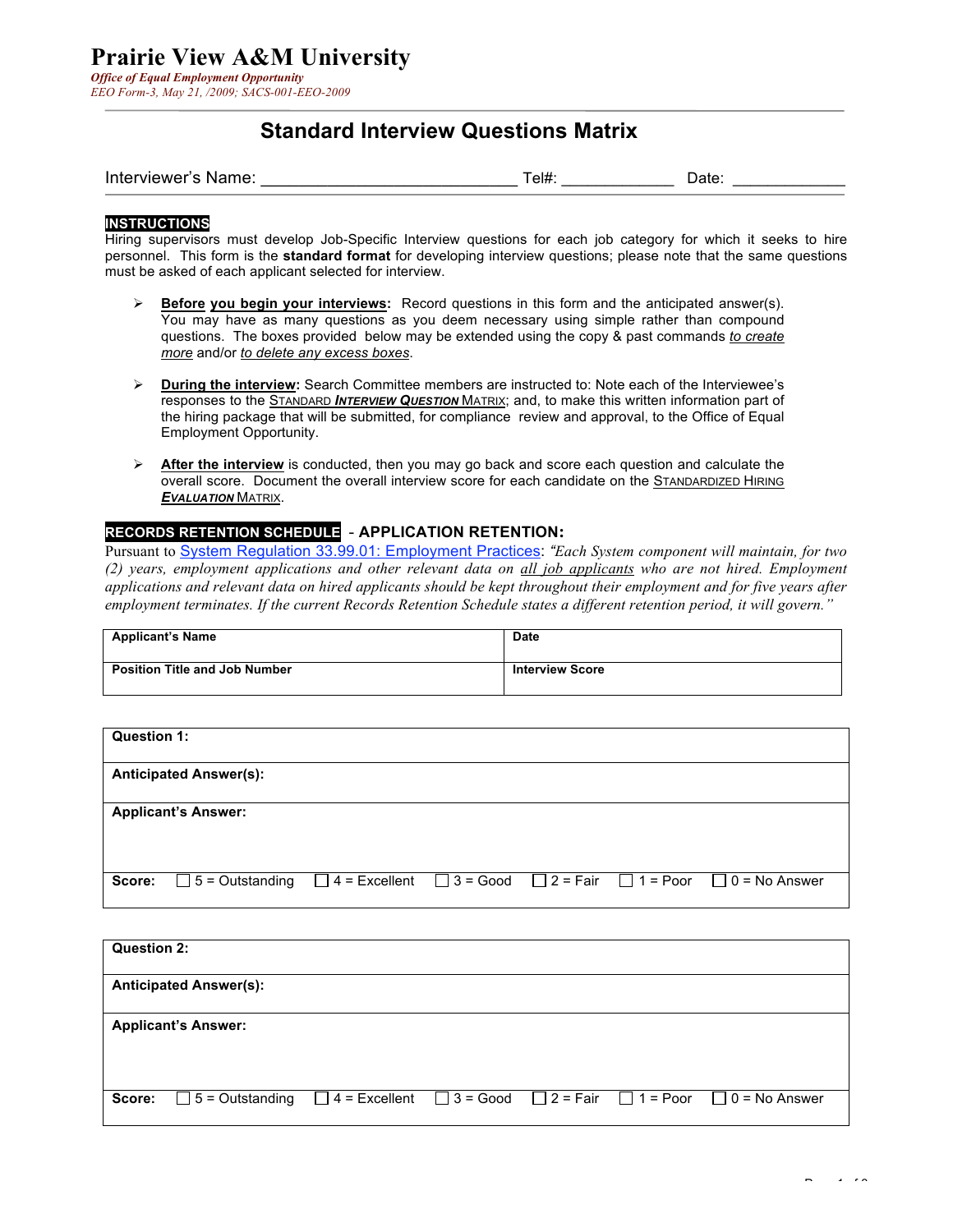# **Prairie View A&M University**

*Office of Equal Employment Opportunity EEO Form-3, May 21, /2009; SACS-001-EEO-2009*

| Question 3:                   |  |  |                                                                                           |
|-------------------------------|--|--|-------------------------------------------------------------------------------------------|
| <b>Anticipated Answer(s):</b> |  |  |                                                                                           |
| <b>Applicant's Answer:</b>    |  |  |                                                                                           |
|                               |  |  |                                                                                           |
| Score: $\Box$ 5 = Outstanding |  |  | $\Box$ 4 = Excellent $\Box$ 3 = Good $\Box$ 2 = Fair $\Box$ 1 = Poor $\Box$ 0 = No Answer |

| Question 4:                                                                                                             |  |  |  |
|-------------------------------------------------------------------------------------------------------------------------|--|--|--|
| <b>Anticipated Answer(s):</b>                                                                                           |  |  |  |
| <b>Applicant's Answr:</b>                                                                                               |  |  |  |
|                                                                                                                         |  |  |  |
|                                                                                                                         |  |  |  |
| Score: $\Box$ 5 = Outstanding $\Box$ 4 = Excellent $\Box$ 3 = Good $\Box$ 2 = Fair $\Box$ 1 = Poor $\Box$ 0 = No Answer |  |  |  |

| Question 5: |                               |  |  |                                                                                           |
|-------------|-------------------------------|--|--|-------------------------------------------------------------------------------------------|
|             | <b>Anticipated Answer(s):</b> |  |  |                                                                                           |
|             | <b>Applicant's Answer:</b>    |  |  |                                                                                           |
|             |                               |  |  |                                                                                           |
| Score:      | $\Box$ 5 = Outstanding        |  |  | $\Box$ 4 = Excellent $\Box$ 3 = Good $\Box$ 2 = Fair $\Box$ 1 = Poor $\Box$ 0 = No Answer |

| Question 6: |                                                                                                                  |  |  |  |
|-------------|------------------------------------------------------------------------------------------------------------------|--|--|--|
|             | <b>Anticipated Answer(s):</b>                                                                                    |  |  |  |
|             | <b>Applicant's Answer:</b>                                                                                       |  |  |  |
|             |                                                                                                                  |  |  |  |
| Score:      | $\Box$ 5 = Outstanding $\Box$ 4 = Excellent $\Box$ 3 = Good $\Box$ 2 = Fair $\Box$ 1 = Poor $\Box$ 0 = No Answer |  |  |  |

| <b>Question 7</b> |                                                                                                                  |  |  |  |
|-------------------|------------------------------------------------------------------------------------------------------------------|--|--|--|
|                   | <b>Anticipated Answer(s):</b>                                                                                    |  |  |  |
|                   | <b>Applicant's Answer:</b>                                                                                       |  |  |  |
| Score:            | $\Box$ 5 = Outstanding $\Box$ 4 = Excellent $\Box$ 3 = Good $\Box$ 2 = Fair $\Box$ 1 = Poor $\Box$ 0 = No Answer |  |  |  |